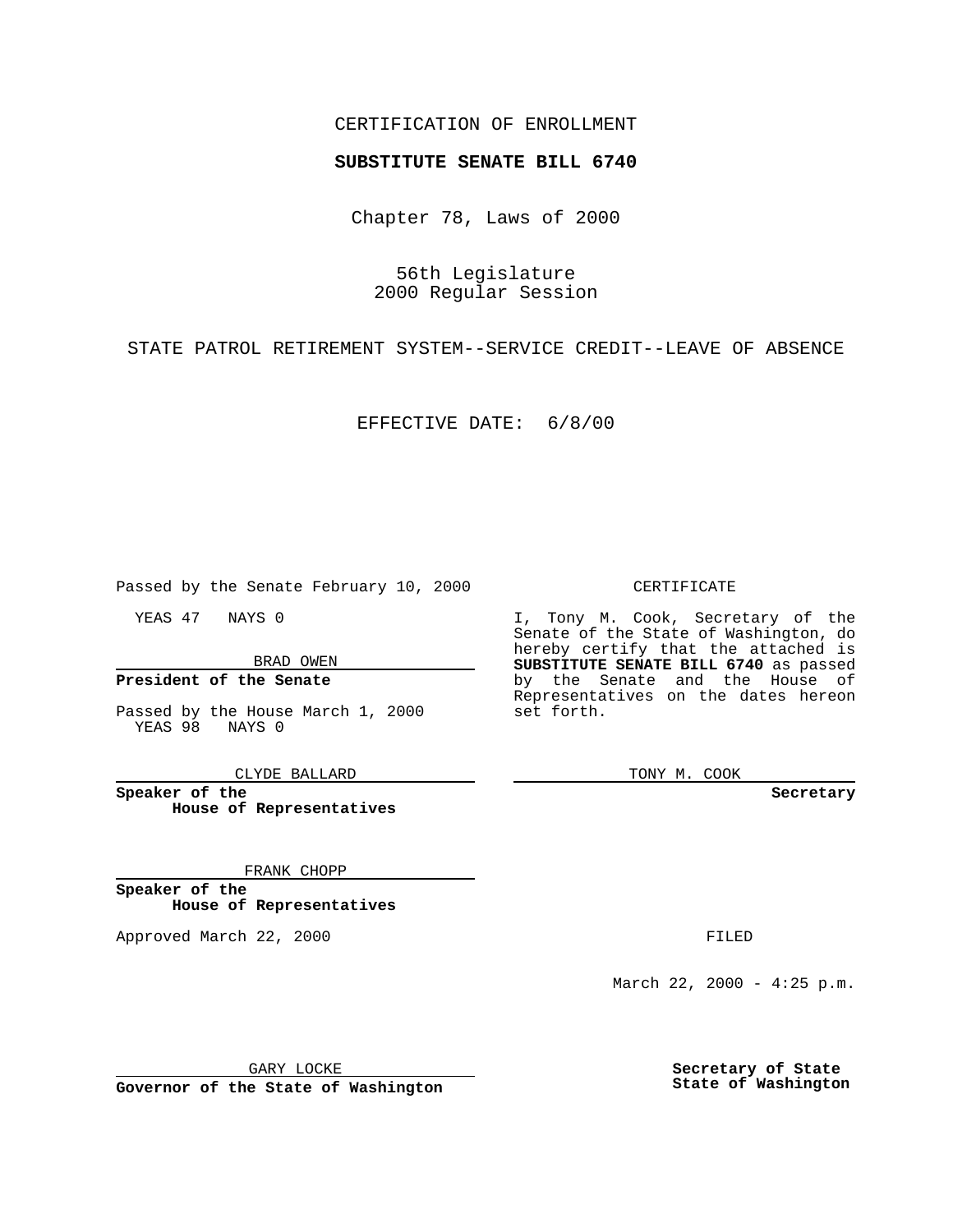## **SUBSTITUTE SENATE BILL 6740** \_\_\_\_\_\_\_\_\_\_\_\_\_\_\_\_\_\_\_\_\_\_\_\_\_\_\_\_\_\_\_\_\_\_\_\_\_\_\_\_\_\_\_\_\_\_\_

\_\_\_\_\_\_\_\_\_\_\_\_\_\_\_\_\_\_\_\_\_\_\_\_\_\_\_\_\_\_\_\_\_\_\_\_\_\_\_\_\_\_\_\_\_\_\_

Passed Legislature - 2000 Regular Session

### **State of Washington 56th Legislature 2000 Regular Session**

**By** Senate Committee on Ways & Means (originally sponsored by Senators Fraser, Long, Hale, Kohl-Welles and Rasmussen; by request of Washington State Patrol)

Read first time 02/08/2000.

 AN ACT Relating to service credit for a member of the Washington state patrol retirement system during paid leave of absence; adding a new section to chapter 43.43 RCW; and creating a new section.

BE IT ENACTED BY THE LEGISLATURE OF THE STATE OF WASHINGTON:

 NEW SECTION. **Sec. 1.** A new section is added to chapter 43.43 RCW to read as follows:

 (1) A member who is on a paid leave of absence authorized by a member's employer shall continue to receive service credit as provided under the provisions of RCW 43.43.120 through 43.43.310.

 (2) A member who receives compensation from an employer while on an authorized leave of absence to serve as an elected official of a labor organization, and whose employer is reimbursed by the labor organization for the compensation paid to the member during the period of absence, may also be considered to be on a paid leave of absence. This subsection shall only apply if the member's leave of absence is authorized by a collective bargaining agreement that provides that the member retains seniority rights with the employer during the period of leave. The basic salary reported for a member who establishes service credit under this subsection may not be greater than the salary paid to